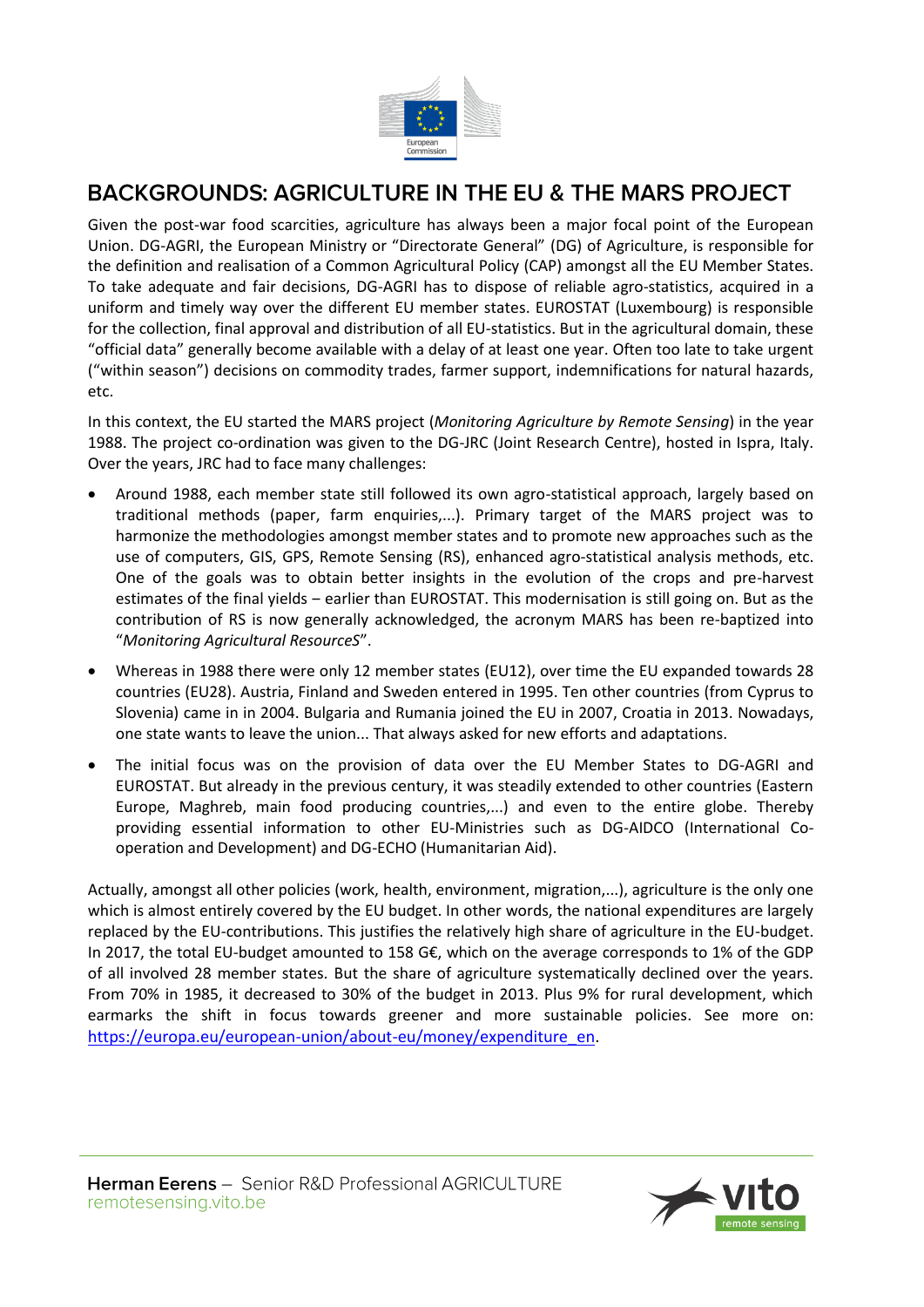

### THE EU-MARS PROJECT IN PRACTICE

Omitting the important animal sector and focusing on cropland, JRC-MARS has different focal points:

**1. Crop mapping and area estimation**: Initially, JRC launched some isolated projects to reveal the perannual areas of the different major crops within the EU. They used field surveys, based on segment or point-based sampling methods.

But this all changed in 1992. Until then, the EU had a system of guaranteed minimum prices per crop, with internal storages and taxes on imports and exports. But under impulse of WTO this system had to be abandoned and replaced with the introduction of the new CAP (McSharry-plan), where farmers started to receive area-based primes (for instance around 400€/ha for cereals in Belgium). To receive these primes, since then all farmers annually provide a map of their fields (plus the concerned crops) to their national ministries. In this new approach JRC has different roles:

- Promotion of new GIS techniques to acquire and manage all data at national level.
- Overall control on consistency in a spatial and temporal sense: overlap of declared parcels, improbable changes, etc. High-resolution remote sensing images are used to check the declared parcel boundaries and crops.
- Setup of an overall database (per country and for the entire EU), with all parcel information. Somewhat blandly, it is called IACS (Integrated Agricultural Information System).

Since a few years the area-based primes are also diversified, depending on environmental measures (non-cultivated field edges, pasture cutting times,...) and this policy will even be enforced in the future CAP.

- **2. Pre-harvest monitoring of the crop state and yield estimation**: As mentioned, EUROSTAT is late in the provision of yield numbers. Within-season yield estimates are of crucial importance for the world trade of food commodities. JRC-MARS nowadays provides the requested information (European or global), via a combination of different resources: meteo-data, crop growth modelling, remote sensing, etc. The results are carried over to EUROSTAT and DG-AGRI but downstream as well to many global players such as the International Grain Council. All these organisations have a direct impact on food prices, local and global.
- **3. Derived actions**: These use the results of the previous activities (areas, yields), possibly with other contributions (modelling, climatological scenarios, ...) to enter other domains, such as the setup of crop insurances, environmental issues such as biodiversity in the agro-domain and the effects of climate change on crop production.

# YIELD ESTIMATION VIA THE MARSOP-CONTRACTS

VITO-TAP is active in the above three domains. But this document specifically deals with our MARS actions in the context of the pre-harvest monitoring of the crop state and yield estimations (see point 2 above). The general approach is outlined in the figure below (from René Gommes, ex-FAO).

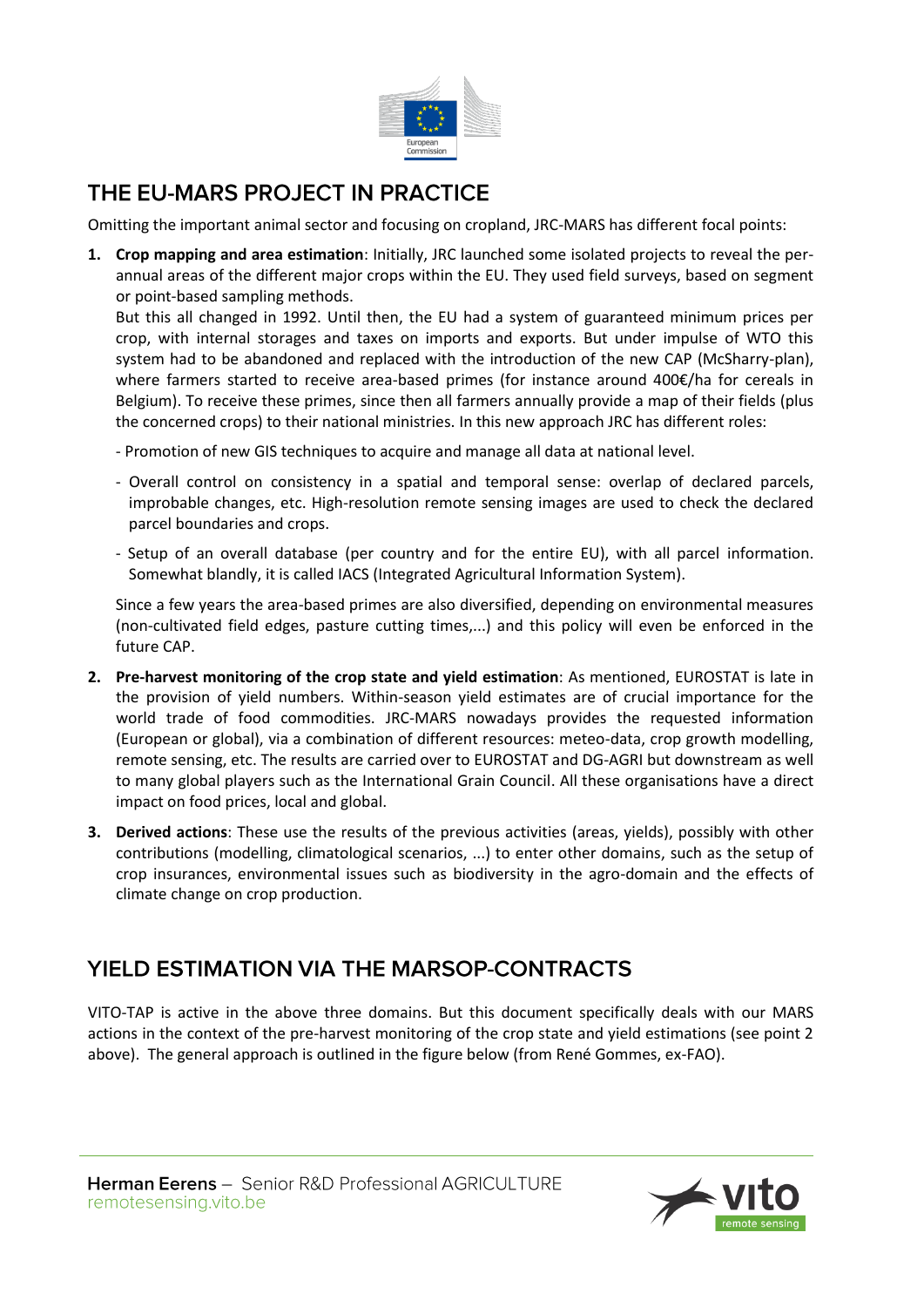

According to EU-legislation, since 2000 this activity has been outsourced via the so-called "MARSOP" contracts to a consortium of different partners, each providing the following information (for Europe and the globe):

- Meteo-Group (Berlin): Daily information on the most relevant AgroMet variables.
- VITO: Ten-daily image data (per dekad), derived from different satellites (see further below).
- Alterra-NL: Yield estimates (per crop and administrative region), derived by means of the CGMSmodel (a spatialized version of the well-known WOFOST crop growth model).

But at the end all these data arrive at JRC, and it is JRC-MARS who compiles them into final yield estimates (per crop and region). Nowadays, JRC-MARS produces agro-meteorological bulletins on a monthly basis for Europe, and for other regions in the world as to the needs.



# **VITO'S ROLE IN JRC-MARSOP**

VITO entered into the project around 2001, and today we are still part of the game. Within the yield forecasting segment of JRC-MARS, VITO is responsible for the remote sensing component (RS). In this context, JRC always asked for synoptic imagery with rather coarse resolution (250m to 5km) but with broad coverage and sufficiently high (10-daily) frequency to monitor the vegetation dynamics. Below we summarize the major realisations, omitting all details (the last 17 years were spread over four different MARSOP-contracts, each with varying contents):

- Data collection from different sensors:
	- Global at 1km resolution: SPOT-VGT, PROBA-V and METOP-AVHRR. Nowadays, the focus is shifting towards the improved imagery provided by the Copernicus Global Land Service.

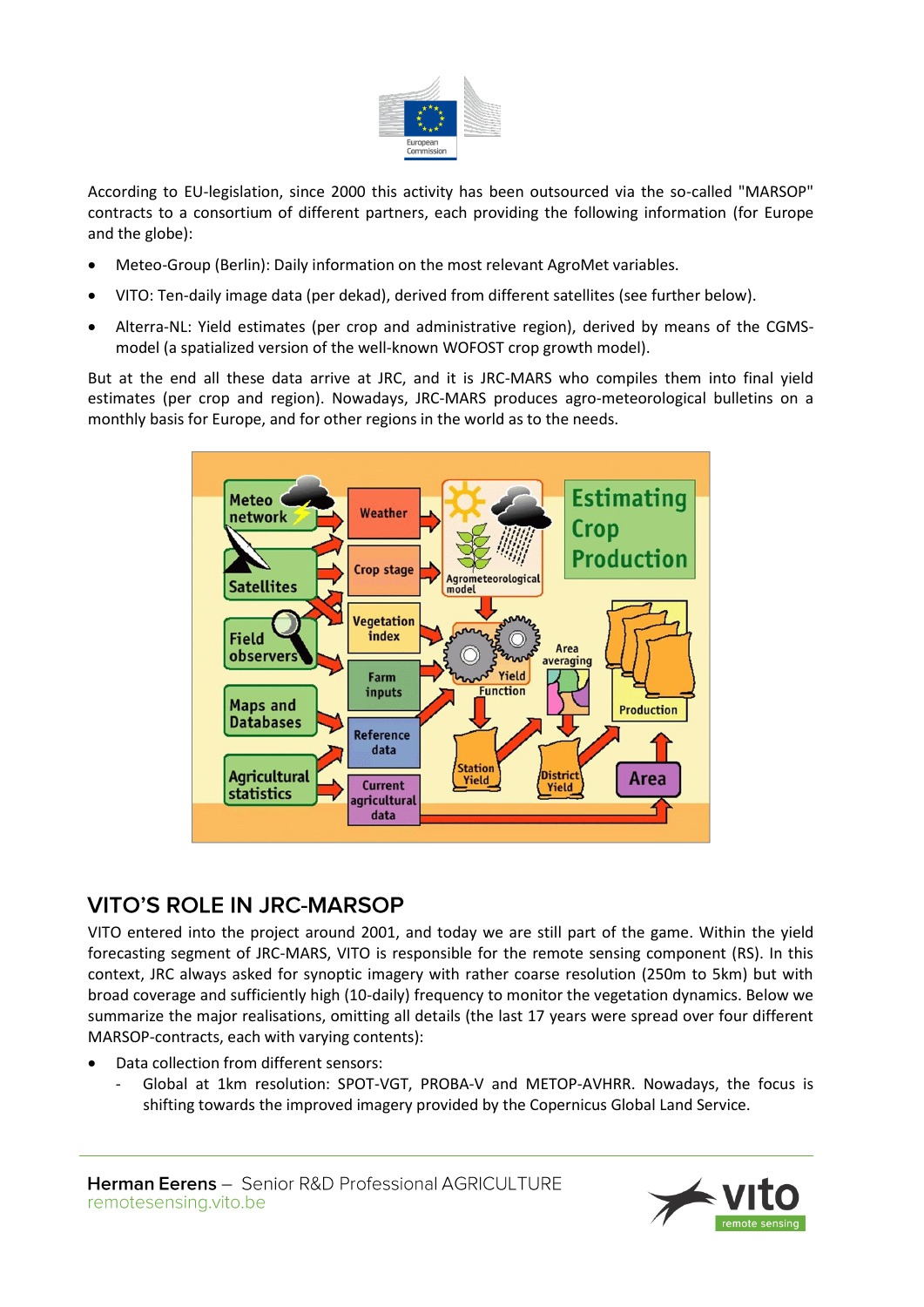

- Europe: NOAA-AVHRR (1km), TERRA-MODIS (250m), MSG-SEVIRI (5km).
- The focus has always been on ten-daily composite images (S10). For VGT, PROBA and Copernicus, these were delivered internally by VITO-colleagues (TAP-CVB), but for the other satellites (NOAA, METOP, MODIS, MSG) similar pre-processing chains had to be developed to collect the raw data and transform them into S10-images. This was always realised in collaboration with CVB.
- In addition to the classical NDVI (Normalised Difference Vegetation Index), more advanced vegetation indicators were developed:
	- FAPAR, FCOVER and LAI, derived via Neural Networks from the original observations (reflectances, sun/view angles).
	- Model-based indices which combine the RS-information (FAPAR) with meteorological data in order to estimate "Dry Matter Productivity" (DMP). In many cases, this DMP appeared to be better correlated with "official yields" than NDVI or FAPAR.
	- Long-Term Statistics (LTS) computed per dekad over the years, and "anomalies", which compare a current dekad with its LTS-analogue. These anomaly maps clearly show the spatial extent of the problematic regions with growth retardation.
	- Unmixing methods which provide per dekad a RUM-file (Regional Unmixed Means), with the mean of the concerned variable (NDVI, DMP,...) over all pixels in a given region, dominated by a given land use type or crop.
- Every dekad, all the new data for the different sensors, regions, indicators and formats (images, quick-look maps, RUM-files) must be quality-checked and delivered in "near-real time" to JRC, for ingestion in the overall MARSOP database and website. And every year in January, all the long-term statistics must be re-computed as well as all the derived anomalies.



The JRC-MARS unit in Ispra-Italy collects all the information (weather data from Meteo-Group, RSimages from VITO, CGMS-based estimates from Alterra) and then applies a range of statistical methods (trend analysis, regression, scenario analysis, ...) to estimate the final yields per crop and

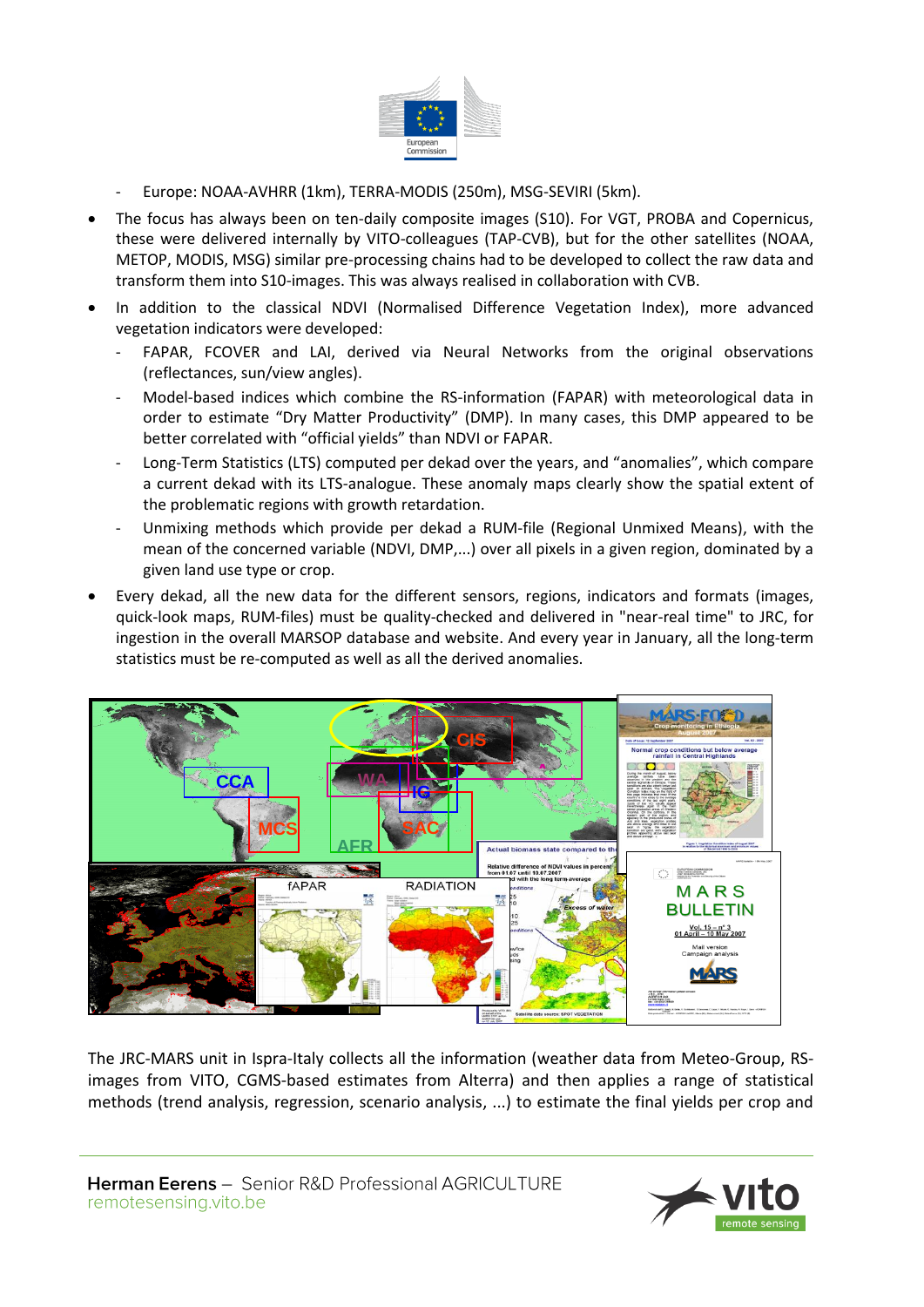

per administrative unit. This process is systematically repeated in the course of the season. The resulting pre-harvest estimates are always sent to DG-AGRI and EUROSTAT and published in the agro-meteorological bulletins.

Some more clarifications:

- Obviously, within the context of these MARSOP projects VITO does not directly deliver yield estimates, only 10-daily "yield indicators" such as NDVI, FAPAR, DMP, etc.
- In a spatial sense, JRC-MARS provides yield estimates for the three highest levels of "administrative units", included in the EU NUTS maps (Nomenclature des Unités Territoriales Statistiques): countries (NUTS1), provinces (NUTS2), districts (NUTS3). The project does not attempt to retrieve information at the more detailed pixel or parcel levels.
- As a consequence, JRC-MARS is not really interested in the more recent type of RS-imagery with higher resolution such as Proba-100m and Sentinel2-10m. The more because these data sets lack long-term series and would involve extra costs (storage, setup of new processing chains, etc.). JRC-MARS is a client which remains satisfied with 1km data.
- All agro-statistics are collected, prepared and reported per crop and per administrative region. This information is typically stored in databases. Hence, JRC-MARS is mostly interested in our RUM-files (see above), and far less in the underlying images. At most, the latter are sometimes used as illustrations in the agromet bulletins. On the other hand, the complete RUM-information (sensors *x* indicators *x* regions *x* crops, all per dekad) is stored in a dedicated Oracle database, from which it can be analysed together with the other resources (weather, CGMS).
- But why remote sensing? The core of the JRC-MARS yield forecasting system is based on "models": crop growth models or statistical methods. Both have the tendency to narrow down on the "normal behaviour", but they often fail in the case of exceptional events. JRC has always emphasized that the "objective observations" of RS can significantly improve the final results.

# **CONCLUSIONS: VITO'S PROFITS, SPIN-OFFS AND FUTURE**

The core MARSOP contracts covering the period 2001-2017 sufficed to fulfil all contractual requirements, but they also provided opportunities to write scientific papers and to start new collaborations, projects, researches and software developments.

MARSOP always had an important R&D component. This resulted in new methods for data smoothing, extraction of phenological parameters (start/end of season), image classification, yield estimation via similarity analysis, and many more.

MARSOP also instigated many other VITO-projects and collaborations, for instance:

- With JRC: RNA (reprocessing of NOAA-archive), METAMP (documentation of MARS-history), AseMARS (inclusion of MODIS and MSG), etc.
- Without JRC (only recent years):
	- ASIS: Set-up of a METOP-based global drought monitoring system for FAO-GIEWS.
	- FRAME: Idem but more detailed over Africa.
	- Copernicus: Regular delivery of 10-daily DMP images.